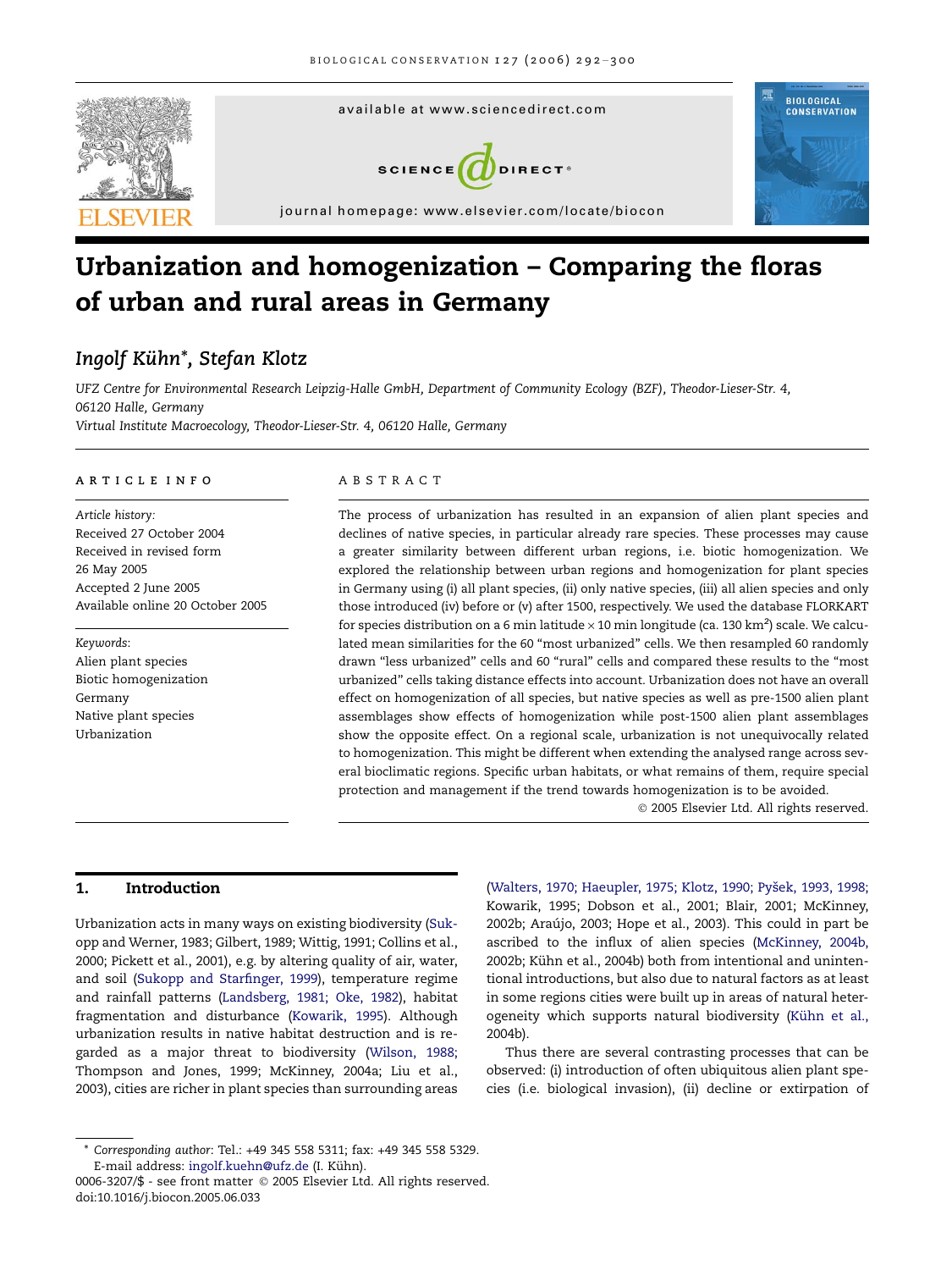native species, and (iii) a remaining high species richness of native species, based on those that are common. The increase in abundance and range expansion of common (alien and native) species and especially their translocation and the decrease in abundance and range contraction (or even extinction) of rare species will lead to biotic homogenization [\(Elton, 1958; McKinney, 2006\)](#page-6-0), i.e. distinct biota will become more similar in species composition. However, ecological processes leading to biotic homogenization are not restricted to biological invasions but may result from other environmental modifications ([McKinney, 2006; Olden and Poff, 2004a, 2003](#page-7-0)), such as urbanization. The degree of homogenization depends on taxonomic identities and of species in an assemblage as well as the rate and spatial pattern of species turnover ([Olden](#page-7-0) [and Poff, 2004b](#page-7-0)). In this account we do not focus on alien species as drivers of homogenization but on urbanization itself. There are some studies on homogenization for various taxa, e.g. vascular plants (Rejmánek, 2000; Weber and Pyšek, 2001; [McKinney, 2004b; McKinney and Lockwood, 2001\)](#page-7-0), snails [\(Cowie, 2001](#page-6-0)), freshwater faunas [\(Rahel, 2002](#page-7-0)) including fish [\(Rahel, 2000; Duncan and Lockwood, 2001\)](#page-7-0), amphibians and mussels [\(Duncan and Lockwood, 2001\)](#page-6-0), as well as marine biota [\(McKinney and Lockwood, 1999\)](#page-7-0). However, little has been worked so far on the relationship between urbanization and homogenization prior to this special issue (e.g. [Blair, 2001,](#page-6-0) on butterflies and birds).

In this paper, we focus on the spatial relationship between urbanization and taxonomic homogenization (sensu [Olden](#page-7-0) [et al., 2004](#page-7-0)) of local floras on a regional scale: we tested whether areas with high proportion of urban land cover are more similar to each other than areas with less or even little proportions of urban land cover with respect to vascular plant species classified into five not mutually exclusive groups: (i) all species, which comprise of (ii) only natives, (iii) all alien plant species which could be partitioned into those that immigrated (iv) prior to 1500 and (v) after 1500. In this way we examine alien species not as a driver of biotic homogenization but alien plant assemblages as a respondent to urbanization as well.

### 2. Materials and methods

#### 2.1. Data sources

Species composition in grid cells in Germany was taken from the database FLORKART maintained by the German Federal Agency for Nature Conservation. This is the largest and most comprehensive database on plant distribution in Germany as it incorporates several more regional databases and was collated from several mapping schemes involving thousands of volunteers and from literature reviews. Data entries are classified into three periods: pre-1950, 1950–1979, since 1980. Mapping started in the 1960s with most emphasis in the 1980s and 1990s; furthermore many records from literature date back to the 19th century. Some parts of Germany lack sufficient record after 1980 because further mapping did not receive funding. Restricting our dataset to the period since 1980 would lead to biased distribution patterns and so a bias of similarity patterns. For this reason we used all datasets after 1950. Yet, on average, ca. 82% (S.D. 17.5%) of the data of city grid cells are from after 1980. Similarly, an average of ca. 80% (S.D. 23.5%) of the non-city data is from after 1980 (Kühn [et al., 2004b](#page-7-0)). The resolution we used is 6 min latitude x 10 min longitude (ca. 130 km<sup>2</sup>), dividing Germany into 2995 grid cells, hereafter called ''cells''. More information on FLORKART could be found in Kühn et al. (2004b) and plant distribution maps are in Haeupler and Schönfelder (1989), [Benkert et al. \(1996\)](#page-6-0) and provided by FloraWeb [\(http://](http://www.floraweb.de) [www.floraweb.de](http://www.floraweb.de)).

Mapping intensity still proved to be heterogeneous throughout Germany. We therefore restricted the analysis to those cells that were sufficiently well mapped. As there is no information on mapping quality, we chose 50 ''control species'' that are common and for which it is reasonable to expect that they occupy every cell. In this way, cells with less than 50 control species were not used in analyses (Kühn [et al., 2004b](#page-7-0)). Using all cells (including the less well mapped ones with less than 50 control species) would lead to a considerable bias in our analyses as less well mapped areas are usually in rural areas and the number of mapped post-1500 alien species (see below) increases with mapping intensity. This reduction in mapping bias resulted in omitting ca. 1/3 of the cells, leaving 1928 cells for analysis.

Information on native and alien plant species as well as immigration status (being introduced either before or after 1500) were taken from the database BiolFlor on biological and ecological traits of the flora of Germany [\(Klotz et al.,](#page-6-0) 2002; Kühn et al., 2004c, see also <http://www.ufz.de/biolflor>). Following a long tradition in Central European floristic research (Holub and Jirásek, 1967; Schroeder, 1969; Sykora, 1990; Hill et al., 2002; Preston et al., 2002; Pyšek et al., 2004) we distinguish between alien plant species that immigrated before the discovery of the Americas (pre-1500 alien plant species or so-called ''archaeophytes'') and those that immigrated after the discovery of the Americas (post-1500 alien plant species or so-called "neophytes") in BiolFlor (Kühn [and Klotz, 2002](#page-7-0)). Both groups of alien plant species differ markedly in ecology, mode of introduction and/or distribution patterns (Pyšek et al., 2002; Kühn et al., 2003). For these reasons they were analysed separately. We only used information on those alien species that are naturalized (following Richardson et al., 2000; Pyšek et al., 2004) in Germany because casual species do not reproduce successfully, are not a permanent component of the flora and so unlikely to promote homogenization or impose a threat to native species. Combined data of FLORKART and BiolFlor resulted in 2164 native plant species, 235 pre-1500 alien plant species, and 477 post-1500 alien plant species making up the species pool available for our analysis.

Data on land cover was taken from ''Corine Land Cover'' maps (see <http://dataservice.eea.eu.int/dataservice/> for more information) provided by the Federal Statistical Office of Germany ([Statistisches Bundesamt, 1997\)](#page-7-0) and transformed by the German Federal Agency for Nature Conservation into the grid format that we used. We defined cells with more than 1/3 urban land cover as "most urbanized" cells  $(N = 60)$ , those with less than 1/3 urban land cover as ''less urbanized'' cells  $(N = 1868)$ , and those with less than 5% urban land cover as "rural" cells ( $N = 1099$ ). It should be noted that "rural" cells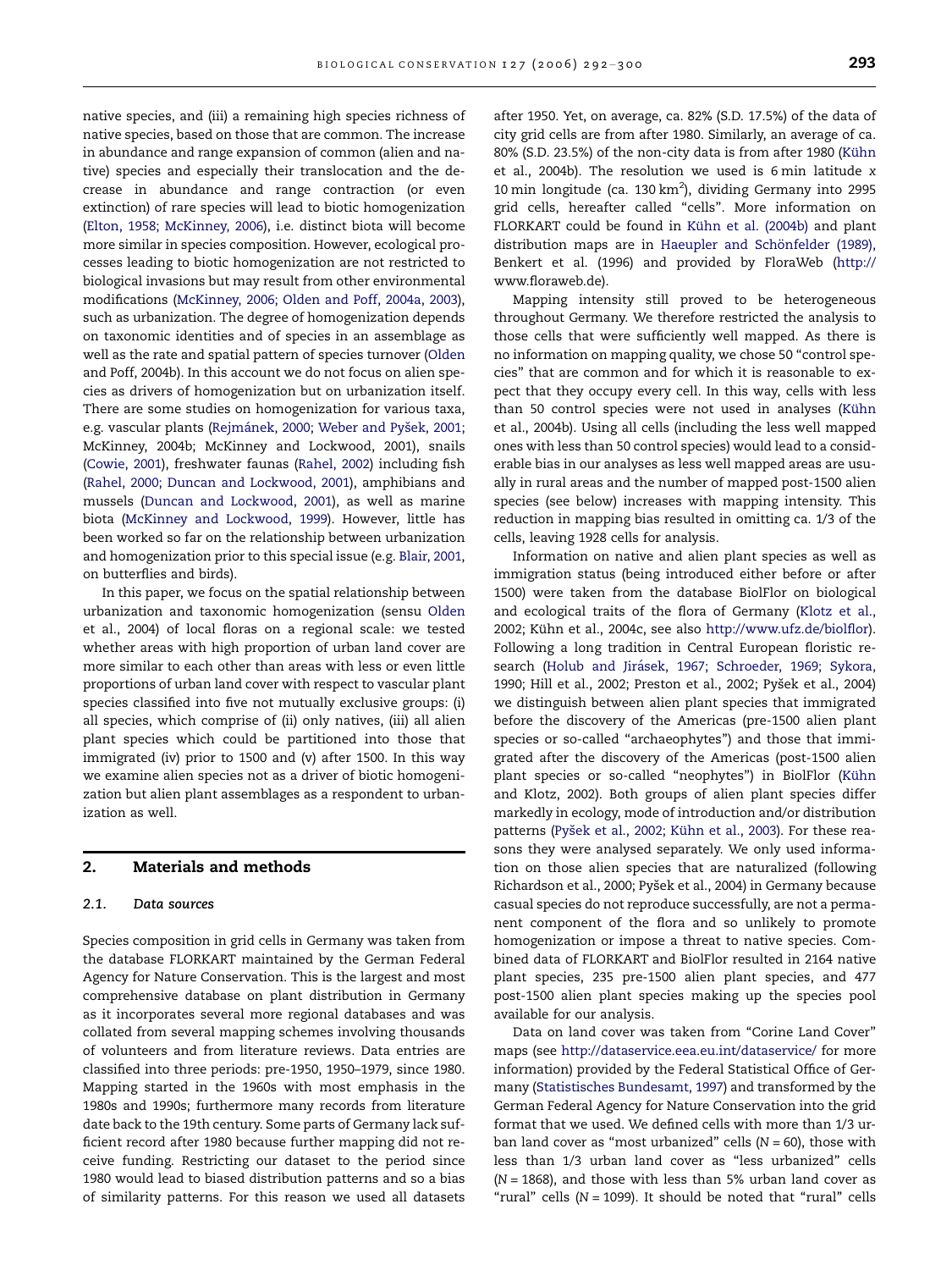are included in ''less urbanized'' cells. The cut-off level of 1/3 was chosen for the following reasons: The number of comparisons between  $N$  cells is  $N(N - 1)/2$ , it thus increases overproportionally. Having set N too high (i) results in too many comparisons which are time-consuming and (ii) results in too many cells occurring too close together so that effects of spatial autocorrelation [\(Fortin et al., 1989; Lichstein et al.,](#page-6-0) [2002\)](#page-6-0) may play a role. Having a cut-off level of 1/3 urban land cover resulted in exactly 60 cells which is in the same order of magnitude as in a related study on plant species richness of cities (Kü[hn et al., 2004b](#page-7-0)). This choice is time efficient and minimizes the effects of spatial autocorrelation.

### 2.2. Data analysis

There is a plethora of indices to measure similarity (or dissimilarity) of communities or assemblages ([Legendre and Legen](#page-7-0)[dre, 1998\)](#page-7-0). Jaccard's coefficient is one of the best-known ([Legendre and Legendre, 1998\)](#page-7-0) and was widely used in studies on biotic homogenization ([McKinney and Lockwood, 2001](#page-7-0) and references therein). This is computed as

 $S_{Ja} = a/(a + b + c),$ 

where a is the number of species shared between two cells and b and c are the numbers of species exclusively in either one or the other cell. Unfortunately, if there are large differences in richness between cells, similarities are small [\(Len](#page-7-0)[non et al., 2001](#page-7-0)). A suitable index to focus more precisely on compositional differences and not differences in species rich-ness is Simpson's index ([Brown and Lomolino, 1998; Lennon](#page-6-0) [et al., 2001](#page-6-0)):

 $S_{\text{Si}} = a/(a + \min(b, c)).$ 

[Koleff et al. \(2003\)](#page-6-0) tested some basic properties of 24 similarity indices (including Jaccard and Simpson). Simpson's index performed best in most of the tests. Although we calculated similarities using both coefficients, we only present the results of Simpson's similarities in detail.

For comparative reasons we calculated both indices of similarity for the following groups of plant species: (i) all species, (ii) native species, (iii) all alien species, (iv) pre-1500 alien species (v) post-1500 alien plant species.

Similarity indices were calculated for all 60 "most urbanized" cells and 60 randomly sampled "less urbanized" cells and "rural" cells, respectively, resampled 999 times. We calculated significant differences between the ''most urbanized'' cells and the (i) ''less urbanized'' cells and (ii) the ''rural'' cells from the confidence interval (CI) of the z standard deviate

$$
z = (observed value - mean(resampled values))
$$
  

$$
/standard deviation(resampled values),
$$

where the observed value is the mean of the similarity indices of the ''most urbanized'' cells and the resampled values are the 999 means of each of 60 randomly sampled cells.

We preferred this resampling method over ordinary regression of similarities on an urban gradient for several reasons: (i) sample sizes between the different urbanization classes differs in two orders of magnitude, (ii) this procedure is less sensitive to effects of spatial autocorrelation and (iii) it does not calculate with inflated degrees of freedom (ordinary statistics on distance matrices use  $N(N - 1)/2$  "data points" resulting from only N "cases").

The similarities of the species composition within cells may decrease with increasing distance ([McKinney and Lock](#page-7-0)[wood, 2001\)](#page-7-0). We therefore plotted this relationship of similarity indices against distance, measured as the Euclidean distance between cells (given in ''grid cell distances''; one "grid cell distance"  ${\sim}$ 11.4 km), by transforming the twodimensional distance matrices to one-dimensional vectors. Regressions could be computed from these vectors. For the sample regression of the 60 ''most urbanized'' cells we used a conservative approach and calculated the significance of the slope using  $N - 2 = 58$  degrees of freedom instead of  $(N(N - 1)/2)$ -2 = 1768. However, within the resampling process we did not compute the significance for each single slope.

If ''most urbanized'' cells were randomly distributed across Germany, the distance effect on similarity would be negligible. As ''most urbanized'' areas are not randomly distributed across Germany but much closer, we corrected for distance by using the residuals of the regression of similarities on distance as a measure of similarity accounted for distance ([McKinney and Lockwood, 2001](#page-7-0)). To preserve the original differences in similarity values between the five plant species groups, we placed their similarities simultaneously in the regression model.

Cities are not randomly distributed (Kühn et al., 2004b) and in particular located in areas below 300 m a.s.l. (58 of 60 ''most urbanized'' cells). We therefore performed the analyses twice: (i) for all cells and (ii) restricted to the cells below 300 m a.s.l.

Performing multiple tests on the same data set increases the *a* -error (rejecting the correct null hypothesis). To avoid this problem, we used sequential Bonferroni correction [\(Rice,](#page-7-0) [1989\)](#page-7-0) on all error probabilities in a table calculated for one coefficient of similarity. This method, however, is also debated ([Cabin and Mitchell, 2000; Moran, 2003; Garcia, 2003\)](#page-6-0). We therefore provide both the original and the adjusted error probability.

All analyses were performed using free software R [\(R](#page-7-0) [Development Core Team, 2004,](#page-7-0) <http://www.r-project.org>).

### 3. Results

The average number of native species is higher in the ''most urbanized" cells (mean native species richness  $543.9 \pm 79.5$ ,  $N = 60$ ) than in "less urbanized" cells (mean native species richness  $524.6 \pm 90.7$ , N = 1868) or "rural" cells (mean native species richness 507.6,  $N = 1099$ ). The range of values of the two latter groups is higher due to a much larger sample size ([Fig. 1](#page-3-0)A). Alien species provide similar results: They are more species rich in ''most urbanized'' cells (pre-1500 alien plant species: 112.8 ± 18.1, post-1500 alien plant species:  $85.2 \pm 14.1$ ) than in "less urbanized" cells (pre-1500 alien plant species: 91.0 ± 21.4, post-1500 alien plant species: 41.1 ± 19.7) or "rural" cells (pre-1500 alien plant species:  $85.1 \pm 20.2$ , post-1500 alien plant species:  $34.4 \pm 14.7$ ).

Calculating the species proportions by dividing the numbers of species within a cell by the total number in the species pool for each of the three respective groups ([Fig. 1B](#page-3-0)) shows that the mean proportion of native species ranges between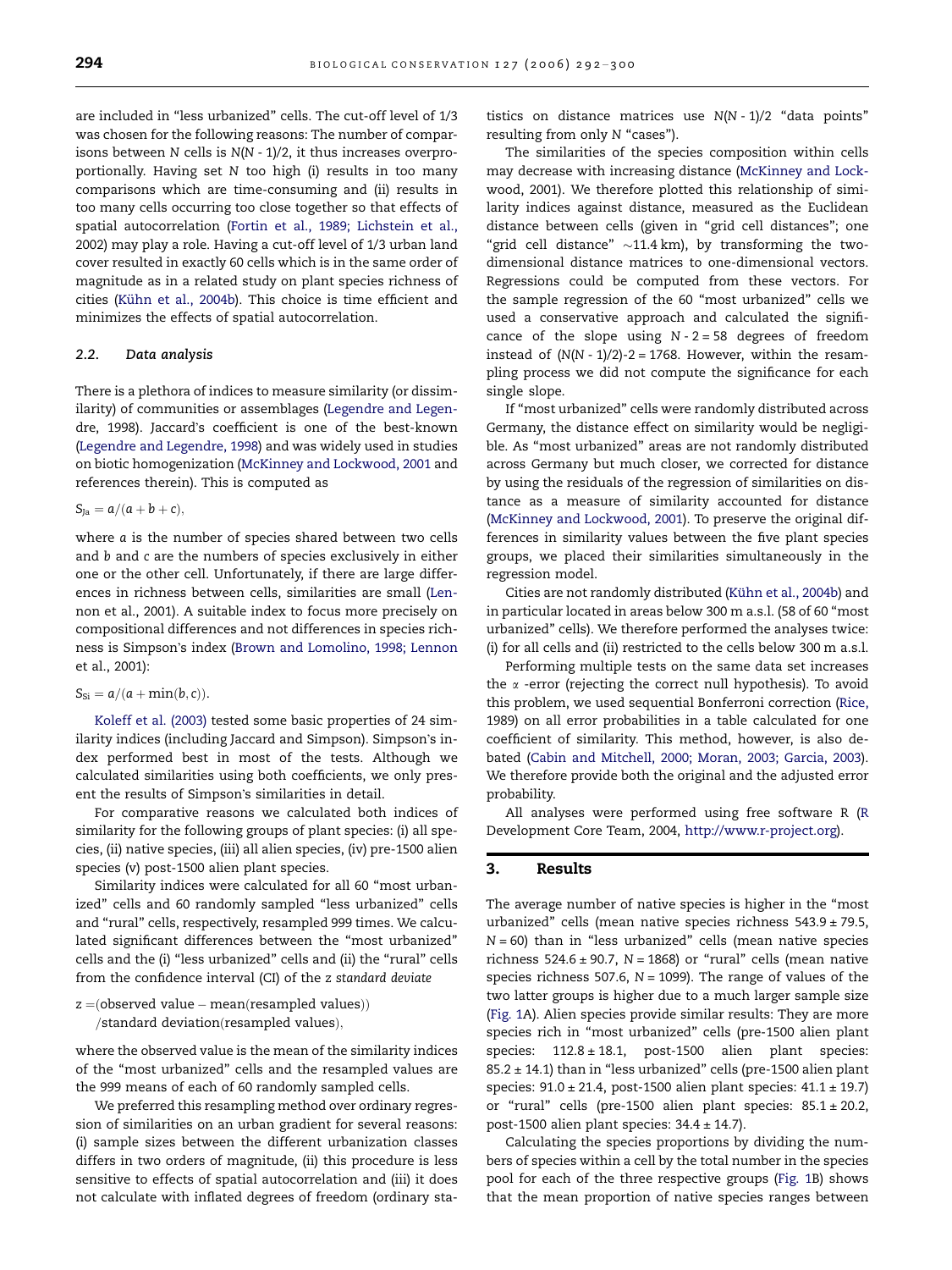<span id="page-3-0"></span>

Fig. 1 – (A) Species richness and (B) relative proportion of the regional species pool of native, pre-1500 alien and post-1500 alien plant species. White bars represent "most urbanized" cells (urban land cover >33.3%,  $N = 60$ ), light grey bars represent "less urbanized" cells (urban land cover  $\leqslant$  33.3%, N = 1868), dark grey bars represent "rural" cells (urban land cover  $\leqslant$  5%, N = 1099). Provided are median species richness (line), 25–75% quartiles (boxes) and ranges (whiskers). Open circles are provided if extreme values are more than 1.5 times the interquartile range of the box. The species pool is defined by the number of all species recorded in the database FLORKART for that respective status group (i.e. 2164 natives, 235 pre-1500 alien plant species, 477 post-1500 alien plant species).

25.1% and 23.5%, that of pre-1500 alien plant species is considerably higher (48–36.2%) and mean proportion of post-1500 alien plant species is lowest (17.9–7.2%).

The land cover classes in Germany are depicted in Fig. 2. Almost two thirds of all cells have  $\leq 5\%$  urban land cover and are termed here as "rural", more than one third of the cells have 5–33.3% urban land cover (''less urbanized'' cells). These two classes make up almost 98% of the cells.

The mean similarity for the "most urbanized" cells (not correcting for distance) is often higher than ''less urbanized'' or ''rural'' cells. However, similarities decrease significantly with an increase of distance between cells (Fig. 3). This would not matter should the ''most urbanized'' cells be randomly distributed throughout Germany. However, mean Euclidean distance of ''most urbanized'' cells is lower than for randomly simulated distances ([Fig. 4](#page-4-0)). Urban areas in Germany tend to





Fig. 2 – Distribution of relative urban land cover in Germany. Light grey cells have 5% or less urban land cover, dark grey cells have more than 5% urban land use up to 33.3% and black cells have more than 33.3% urban land cover.

Fig. 3 – Regression of vectorized Simpson's similarity index on vectorized Euclidean Distances between cells, i.e. matrices are plotted as vectors. r: Correlation coefficient (=standardized slope); p: error probability, calculated with N = 60 (number of cells), i.e. 58 degrees of freedom, and not with inflated  $N = 1770$  (number of resulting similarities or distances), i.e. 1768° of freedom.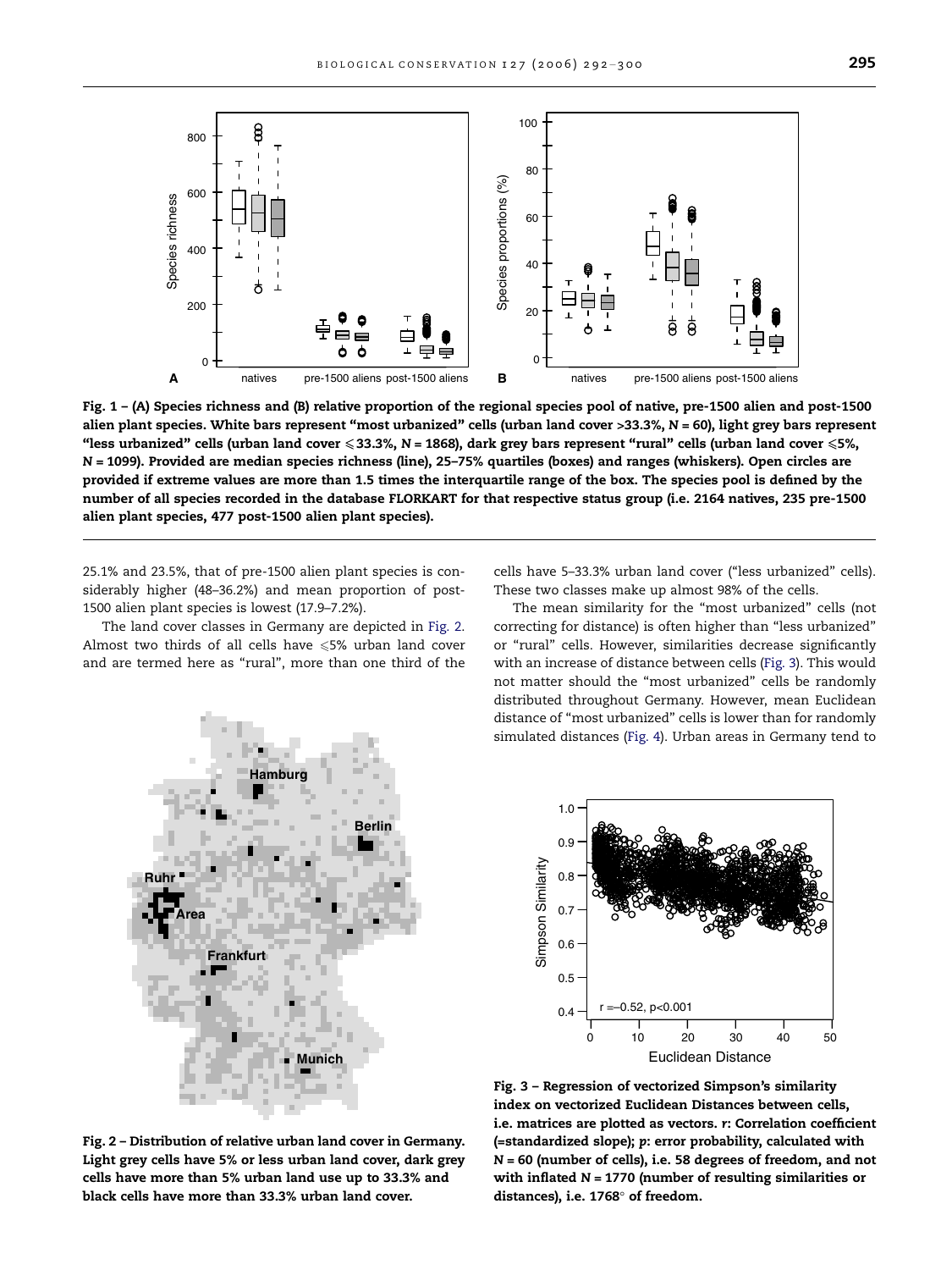<span id="page-4-0"></span>

Fig. 4 – Histogram of the mean Euclidean distance of 60 cells randomly sampled 999 times. The mean Euclidean distance among the ''most urbanized'' cells (urban land cover >33.3%,  $N = 60$ ) is indicated by the black triangle. Euclidean distance is measured in cells.

be clustered more centrally and seldom occur near borders with other states.

Simpson's similarities restricted to cells below 300 m a.s.l. and corrected for geographical distance are presented in Table 1. The analysis shows that Simpson's similarities of all plant species in assemblages from ''most urbanized'' cells are significantly higher than those from ''less urbanized'' or ''rural'' cells. For the different groups, however, the pattern is more differentiated. Simpson's similarities of native plant assemblages are significantly higher for ''most urbanized'' cells than for ''less urbanized'' cells. The total alien species similarities are significantly lower for "most urbanized" cells than for "less urbanized" or "rural" cells, yet both groups of alien plant species provide different results: pre-1500 alien plant species are significantly more similar for "most urbanized" cells than for ''rural'' cells – so having a similar pattern to native plant species – whereas post-1500 alien plant species are significantly less similar within ''most urbanized'' cells than within other cell classes.

The basic trends of the results remain stable when using (i) original error probabilities or Bonferroni corrected error probabilities, (ii) using all cells instead of only those occurring below 300 m a.s.l., and (iii) using Jaccard's similarities instead of Simpson's similarities. However, these differences are less pronounced when all cells are used in calculations (including those above 300 m a.s.l.) and we found that in our analyses the discriminating power of Jaccard's similarities is often lower than for Simpson's similarities.

The general trend in our study shows that pre-1500 alien plant species assemblages are most similar to each other while in contrast post-1500 alien plant species assemblages are least similar to each other; native plant species assemblages were intermediate.

Summarizing, similarities of total floras, native floras and pre-1500 alien floras are more similar in urbanized cells which supports the idea of homogenization. Complete alien floras and post-1500 alien floras are less similar in urbanized cells leading to differentiation.

# 4. Discussion

This study revealed that urbanization has led to homogenization for native plant species and for pre-1500 alien plant species. Post-1500 alien plant species assemblages were more heterogeneous within "most urbanized" cells than in "less urbanized" or "rural" cells. This pattern could simply arise from a positive relationship between similarity indices and species richness. [Wolda \(1981\)](#page-8-0) performed extensive simulations on similarity indices and found that there was a strong dependence of sample size with species richness. Most similarity indices increase as the proportion of sampled species of the totally available species pool approaches unity [\(Wolda,](#page-8-0) [1981\)](#page-8-0), this holds true for Simpson's similarity. Thus, by chance, the similarities of the "most urbanized" cells should always be higher than those of the other classes. However, this was not the case for the post-1500 alien plant species (or for both groups of alien species when pooled). Furthermore Simpson's similarity had the best overall performance of the tests of [Koleff et al. \(2003\)](#page-6-0). We therefore conclude that our results were not unduly biased by this property of the index we used.

It is not only the statistical behaviour of indices but also the chosen scale that is relevant for the outcome of such anal-

Table 1 – Calculation of modified Simpson's similarities restricted to cells below 300 m a.s.l. with different proportions of urbanization in Germany with correcting for distance effects

|                         | .,<br>$\sim$                           |                                              |          |         |                |                                        |          |         |                  |
|-------------------------|----------------------------------------|----------------------------------------------|----------|---------|----------------|----------------------------------------|----------|---------|------------------|
|                         | Urban land cover<br>$>33.3\%$ , N = 60 | Urban land cover $\leqslant$ 33.3%, N = 1868 |          |         |                | Urban land cover $\leq 5\%$ , N = 1099 |          |         |                  |
|                         | Similarity                             | Similarity                                   | z Score  | p       | $p_{\rm{adi}}$ | Similarity                             | z Score  | p       | $p_{\text{adj}}$ |
| Simpson's similarities  |                                        |                                              |          |         |                |                                        |          |         |                  |
| Total species           | $-0.0002$                              | $-0.016$                                     | 3.407    | 0.001   | 0.002          | $-0.013$                               | 2.832    | 0.005   | 0.009            |
| <b>Natives</b>          | 0.011                                  | $-0.017$                                     | 4.640    | < 0.001 | < 0.001        | $-0.013$                               | 3.918    | < 0.001 | < 0.001          |
| Total alien species     | 0.004                                  | 0.012                                        | $-2.159$ | 0.031   | 0.043          | 0.005                                  | $-0.242$ | 0.809   | 0.809            |
| Pre-1500 alien species  | 0.083                                  | 0.067                                        | 2.303    | 0.021   | 0.043          | 0.059                                  | 3.331    | 0.001   | 0.003            |
| Post-1500 alien species | $-0.097$                               | $-0.046$                                     | $-3.774$ | < 0.001 | 0.001          | $-0.038$                               | $-4.466$ | < 0.001 | < 0.001          |
|                         |                                        |                                              |          |         |                |                                        |          |         |                  |

Tests were calculated after 999 randomizations against cells with >1/3 urban land cover. N: sample size, z score: standard normal deviate, p: two-tailed error probability, p<sub>adj</sub>: two-tailed error probability after sequential Bonferroni correction ([Rice, 1989](#page-7-0)); positive z scores represent homogenization, negative z scores represent differentiation.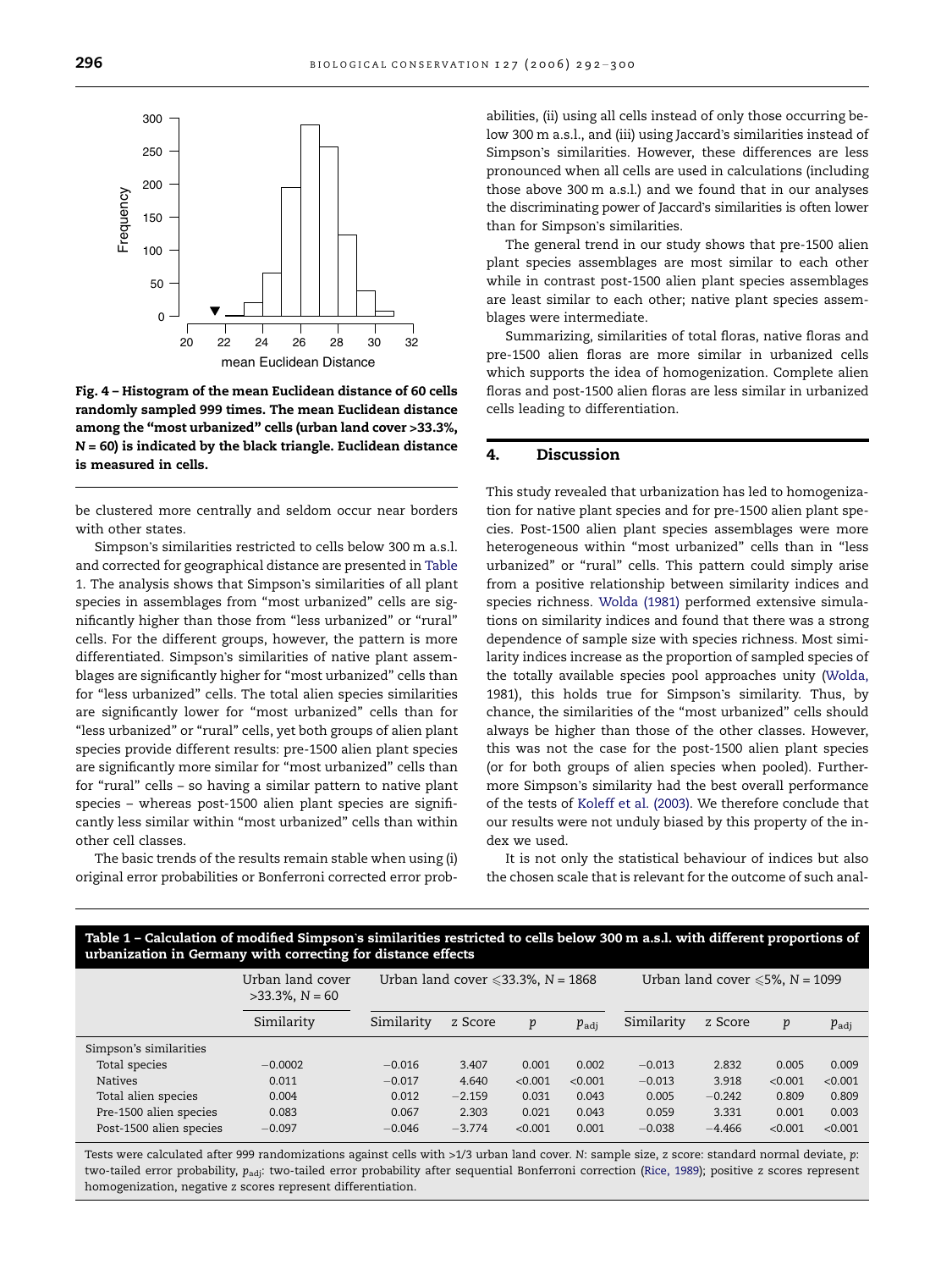yses. Following [Scheiner et al. \(2000\)](#page-7-0), scale could be separated into sampling unit (e.g. plot), grain (level of resolution), focus (level at which the analyses take place) and extent (span of the geographic area of the samples). For our analyses, the last three components were relevant. We chose a medium grain for our analysis, this was successful in answering many ecological questions about distribution pattern and environment with different focus and similar extent (countries of comparable size) than this analysis [\(Heikkinen et al., 1998; Roy et al.,](#page-6-0) [1999; Lennon et al., 2000, 2001; Warren et al., 2001; Hill](#page-6-0) [et al., 2001; Heikkinen et al., 2004](#page-6-0)) and with similar focus and extent as well (Deutschewitz et al., 2003; Kühn et al., 2003, 2004a; Kühn et al., 2004b). While the grain of our analyses has been found to be suitable, it is especially extent which is crucial for the results. Our results would clearly change depending on the spatial extent and focus (e.g. either the globe or a region). We consider that the range expansion of alien species and decrease of native species will almost inevitably lead to homogenization on the global scale ([Weber and](#page-8-0) Pyšek, 2001; Collins et al., 2002). We could show homogenizing effects of urbanization for native plant species assemblages, pre-1500 alien plant species assemblages and also for all species pooled together. Even without requiring biological invasions this process could be explained, e.g. by the extirpation of different usually rare species following urbanization ([Olden and Poff, 2004a](#page-7-0)). On the global (or continental) scale urbanization will lead to homogenization also among exotic species' assemblages as the same suit of exotics could be found in many cities ([McKinney, 1998\)](#page-7-0). However, on local and regional scales, species richness may be increased following range expansions of alien species [\(Sax et al., 2002;](#page-7-0) [Sax and Gaines, 2003\)](#page-7-0). This might lead to more heterogeneous assemblages, termed differentiation ([Olden and Poff, 2004a](#page-7-0)), e.g. arising either from invasion of different species or extinction of the same species in different regions. Rejmánek (2000) [and McKinney \(2002a\)](#page-7-0) observed differentiation depending on the distance between study areas. This may also be explained another way: urban areas promote post-1500 alien species while pre-1500 alien plant species are associated with good arable soils (Kühn et al., 2003). [Hill et al. \(2002\)](#page-6-0) termed species that are more frequent within urbanized areas than elsewhere were ''urban specialists''. The proportion of post-1500 alien plant species out of the total species pool is much lower than that of pre-1500 alien plant species within and outside "most urbanized" areas. However, the number of archaeophytes is limited by definition so it cannot increase, in contrasts to neophytes, for which there is a continuing influx (Pyšek et al., 2003). If we assume that urban areas provide a wider range of habitats that become colonized by a lower proportion of potential species, this could result in a more heterogeneous flora. This pattern might even be enhanced shall there be only a small number of post-1500 alien plant species that are able to sustain outside urban land uses (e.g. Impatiens parviflora in moist oak-hornbeam forests). Furthermore, all of our studied areas are within the same bioclimatic region. Given that a high number of very ubiquitous species occur within a variety of bioclimatic or biogeographic regions, could lead to some large scale homogenization [\(McKinney and](#page-7-0) [Lockwood, 2001](#page-7-0)) that might not be detected when investigating below that critical scale. This could explain the different

results obtained for birds and butterflies along an urban–rural gradient in North America ([Blair, 2001](#page-6-0)). While there is a strong biogeographic gradient between those two areas, we did not find such a gradient, which in turn resulted in much higher similarities among the German locations than among the US ones. Similarly, in neighbouring states Rejmánek (2000) discovered lower similarities of exotics compared to natives but in distant states it was the other way round.

Here we have compared the floras of more and less urbanized areas. Other, natural factors might covary with urbanization. This is because cities are not randomly distributed but occur in hotspots for natural plant species richness (Kühn [et al., 2004b\)](#page-7-0). For this reason it is not possible to ascribe ''urbanization'' being the cause for this pattern. As with native plant species richness, the observed patterns might be a consequence of the natural species compositions of the areas studied because of natural environmental factors such as geology. It would be useful if we could know the species compositions of areas yet to be urbanized. Then we could test if a "space for time" substitution is possible. However, because historical data for many areas is scant or lacking, the earlier knowledge of the species composition in area that now have become urbanized is poor. Klotz and Il'[minskich \(1988\)](#page-6-0) studied the temporal change of the urban floras of Halle (Central Germany) and Kazan (Russia, Republic of Tatarstan) which are from two bioclimatic regions. Both cities had fairly complete historical plant species lists (Kazan: 1900; Halle: 1848) and relatively recent plant species lists (Kazan: 1980; Halle: 1983) and both have a comparable species number in total. Both cities showed a comparably high species turnover (almost 50%) over time, with much more turnover for alien plant species (which invaded) and much less for natives (where some were extirpated). More interestingly in this context is the dynamic considering the change in similarities of the species compositions of both cities in time: while some increase the similarity of native species assemblages of the two cities was observed, almost no decrease in similarities regarding pre-1500 alien plant species assemblages and a more pronounced decrease in the similarities of post-1500 alien plant species assemblages was observed. Overall, the similarity remained much the same over time for both cities when all data were pooled. Despite the cities occurring within two different climatic zones and being separated by more than 2500 km, there was no effect of homogenization. The pattern of spatial homogenization as described in this study and of temporal homogenization as described in the case study of [Klotz and](#page-6-0) Il[minskich \(1988\)](#page-6-0) are quite similar so that we hypothesize that changes over time will be reflected by patterns in space. A space for time substitution is therefore possible.

#### 4.1. Conclusions: urbanization, homogenization and conservation

While biotic homogenization is often regarded as a sole consequence of biological invasions we could show that urbanization also has an effect. Both urbanization and invasion jointly have a differentiating effect on plant species composition. Possible explanations for the patterns found for natives and pre-1500 alien species may be due to an increase in common native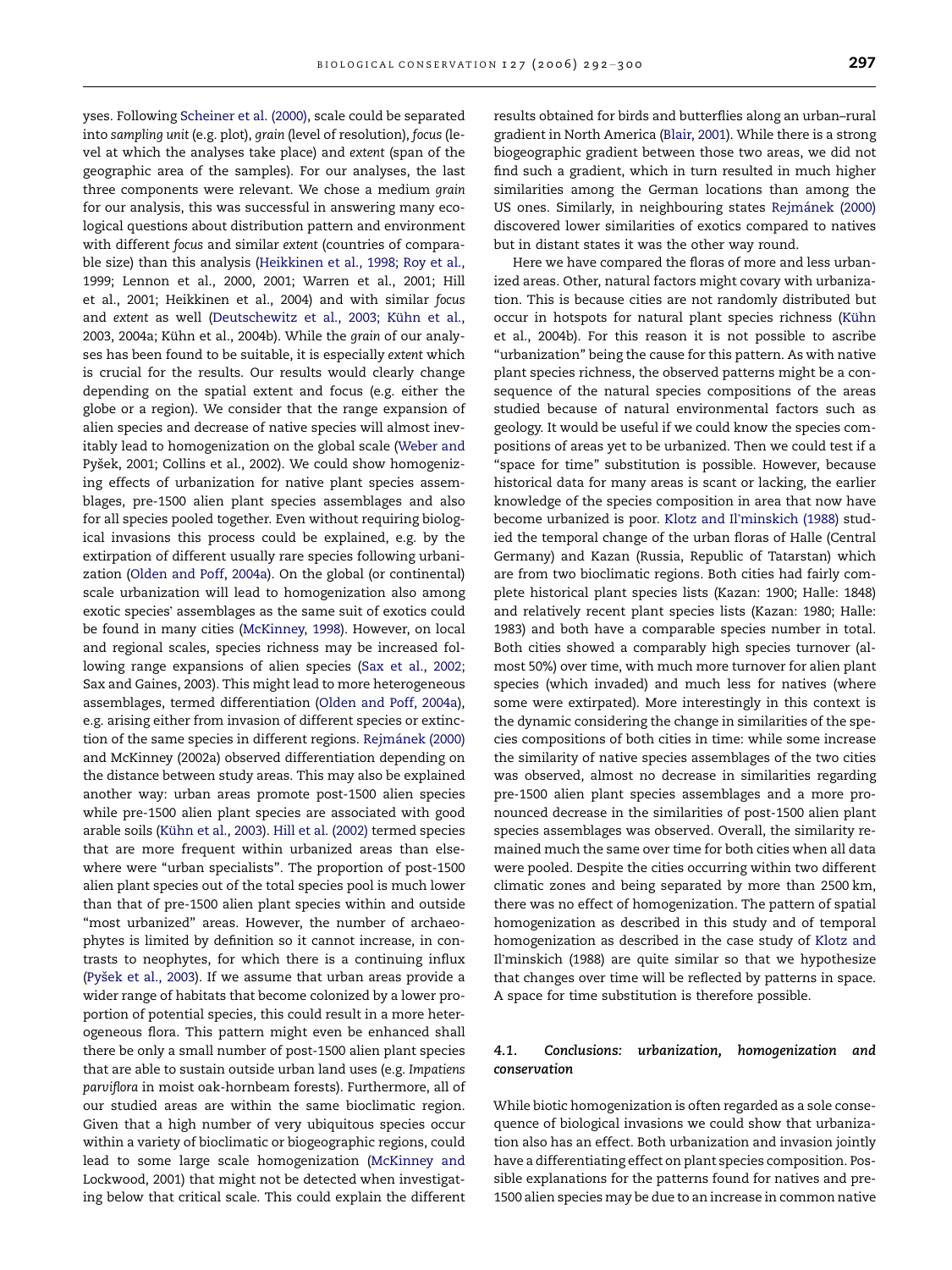<span id="page-6-0"></span>plant species and declines and local extinctions of different rare native species by urbanization. The differentiation of post-1500 alien assemblages could be explained by invasion of different alien species within different urban regions [\(Olden](#page-7-0) [and Poff, 2004a](#page-7-0)). These processes require attention when drawing up conservation plans for urban regions. German cities are very rich in nativeplant species and include red-list species due to natural heterogeneity. Specific habitats, or what remains of them, require special protection if the trend towards homogenization is to be avoided. Biological invasions are generally regarded as having negative impacts, but do add to species richness; and some alien species are able to survive adverse conditions within urban areas where native plants are unable to survive ([Wittig, 1991](#page-8-0)). Cities may also act as a source of propagules that may enable range expansion into more rural areas. A promising approach is to raise the awareness of city residents on the importance of remnants of native habitats ([McKinney,](#page-7-0) [2006\)](#page-7-0) and involve them in general management so to improve environmental conditions allowing native plant species better advantages in urban areas.

# Acknowledgements

We would like to thank Mike McKinney for inviting us to this special issue. The German Federal Agency for Nature Conservation, namely Hans Fink und Rudolf May, provided FLORK-ART and land use data. Herbert Sukopp pointed out that cities are usually located in areas below 300 m a.s.l. Mike McKinney, Petr Pyšek and two anonymous referees provided very valuable comments on the manuscript. Dan Michin improved our English.

This work was funded by the UFZ – Umweltforschungszentrum Leipzig-Halle through the programme topic 5.1 (Mankind and Global Change: cities and contaminated land) of the "Helmholtz Research Field 'Earth and Environment'" and the EC within FP 6 Integrated Project ALARM: Assessing LArge scale environmental Risks with tested Methods (GOCE-CT-2003-506675).

#### REFERENCES

- Araújo, M.B., 2003. The coincidence of people and biodiversity in Europe. Global Ecol. Biogeography 12, 5–12.
- Benkert, D., Fukarek, F., Korsch, H., 1996. Verbreitungsatlas der Farn- und Blütenpflanzen Ostdeutschlands. Fischer, Jena.
- Blair, R.B., 2001. Birds and butterflies along urban gradients in two ecoregions of the United States: is urbanization creating a homogenous fauna? In: McKinney, M.L., Lockwood, J.L. (Eds.), Biotic Homogenization. Plenum Publishers, New York. pp. 33–56.
- Brown, J.H., Lomolino, M.V., 1998. Biogeography, second ed. Sinauer, Sunderland.
- Cabin, R.J., Mitchell, R.J., 2000. To Bonferroni or not to Bonferroni. Bull. Ecol. Soc. Am. 81, 246–248.
- Collins, J.P., Kinzig, A., Grimm, N.B., Fagan, W.F., Hope, D., Wu, J.G., Borer, E.T., 2000. A new urban ecology. Am. Scientist 88, 416–425.
- Collins, M.D., Vazquez, D.P., Sanders, N.J., 2002. Species-area curves, homogenization and the loss of global diversity. Evol. Ecol. Res. 4, 457–464.
- Cowie, R.H., 2001. Decline and homogenization of Pacific faunas: the land snails of American Samoa. Biol. Conserv. 99, 207–222.
- Deutschewitz, K., Lausch, A., Kühn, I., Klotz, S., 2003. Native and alien plant species richness in relation to spatial heterogeneity on a regional scale in Germany. Global Ecol. Biogeography 12, 299–311.
- Dobson, A.P., Rodriguez, J.P., Roberts, W.M., 2001. Synoptic tinkering: integrating strategies for large-scale conservation. Ecol. Appl. 11, 1019–1026.
- Duncan, J.R., Lockwood, J.L., 2001. Spatial homogenization of aquatic fauna of Tennessee: extinction and invasion following land use change and habitat alteration. In: McKinney, M.L., Lockwood, J.L. (Eds.), Biotic Homogenization. Plenum Publishers, New York. pp. 245–258.
- Elton, C., 1958. The Ecology of Invasions by Animals and Plants. Methuen, London, UK.
- Fortin, M.J., Drapeau, P., Legendre, P., 1989. Spatial autocorrelation and sampling design in plant ecology. Vegetatio 83, 209–222.
- Garcia, L.V., 2003. Controlling the false discovery rate in ecological research. Trends Ecol. Evol. 18, 553–554.
- Gilbert, O.L., 1989. Ecology of Urban Habitats. Chapman and Hall, London.
- Haeupler, H., 1975. Statistische Auswertungen von Punktrasterkarten der Gefäßpflanzenflora Süd-Niedersachsens. Scripta Geobotanica 8, 1–141.
- Haeupler, H., Schönfelder, P., 1989. Atlas der Farn- und Blüten-pflanzen der Bundesrepublik Deutschland. Ulmer, Stuttgart.
- Heikkinen, R.K., Birks, H.J.B., Kalliola, R.J., 1998. A numerical analysis of the mesoscale distribution patterns of vascular plants in the subarctic Kevo Nature Reserve, Northern Finland. J. Biogeography 25, 123–146.
- Heikkinen, R.K., Luoto, M., Virkkala, R., Rainio, K., 2004. Effects of habitat cover, landscape structure and spatial variables on the abundance of birds in an agricultural-forest mosaic. J. Appl. Ecol. 41, 824–835.
- Hill, J.K., Collingham, Y.C., Thomas, C.D., Blakeley, D.S., Fox, R., Moss, D., Huntley, B., 2001. Impacts of landscape structure on butterfly range expansion. Ecol. Lett. 4, 313–321.
- Hill, M.O., Roy, D.B., Thompson, K., 2002. Hemeroby, urbanity and ruderality: bioindicators of disturbance and human impact. J. Appl. Ecol. 39, 708–720.
- Holub, J., Jirásek, V., 1967. Zur Vereinheitlichung der Terminologie in der Phytotaxonomie. Folia Geobotanica Phytotaxonomica 2, 69–113.
- Hope,D., Gries, C., Zhu, W.X., Fagan, W.F., Redman, C.L., Grimm, N.B., Nelson, A.L., Martin, C., Kinzig, A., 2003. Socioeconomics drive urban plant diversity. Proc. Natl. Acad. Sci. USA 100, 8788–8792.
- Klotz, S., 1990. Species/area and species/inhabitants relations in European cities. In: Sukopp, H., Hejný, S. (Eds.), Urban Ecology: Plants and Plant Communities in Urban Environments. SPB Academic Publishing, The Hague. pp. 99–103.
- Klotz, S., Il'minskich, N.G., 1988. Uvelicivaetsja li schodstvo flor gorodov v chode ich istoriceskogo razvitija? In: Gorchakovskij, P.L. et al. (Eds.), Tezisy vsesozusnogo sovescanija Agrofitozenozy i ecologiceskie puti povysenija ich stabil'nosti i produktivnosti. Udmurtskij Gosudarstvennij universitet iževsk, Iževsk. pp. 134–136, (in Russian).
- Klotz, S., Kühn, I., Durka, W., 2002. BIOLFLOR-Eine Datenbank zu biologisch-ökologischen Merkmalen der Gefäßpflanzen in Deutschland. Schriftenreihe für Vegetationskunde 38. Bun-desamt für Naturschutz, Bonn.
- Koleff, P., Gaston, K.J., Lennon, J.J., 2003. Measuring beta diversity for presence–absence data. J. Anim. Ecol. 72, 367–382.
- Kowarik, I., 1995. On the role of alien species in urban flora and vegetation. In: Pyšek, P. et al. (Eds.), Plant Invasions: General Aspects and Special Problems. SPB Academic Publishing, Amsterdam. pp. 85–103.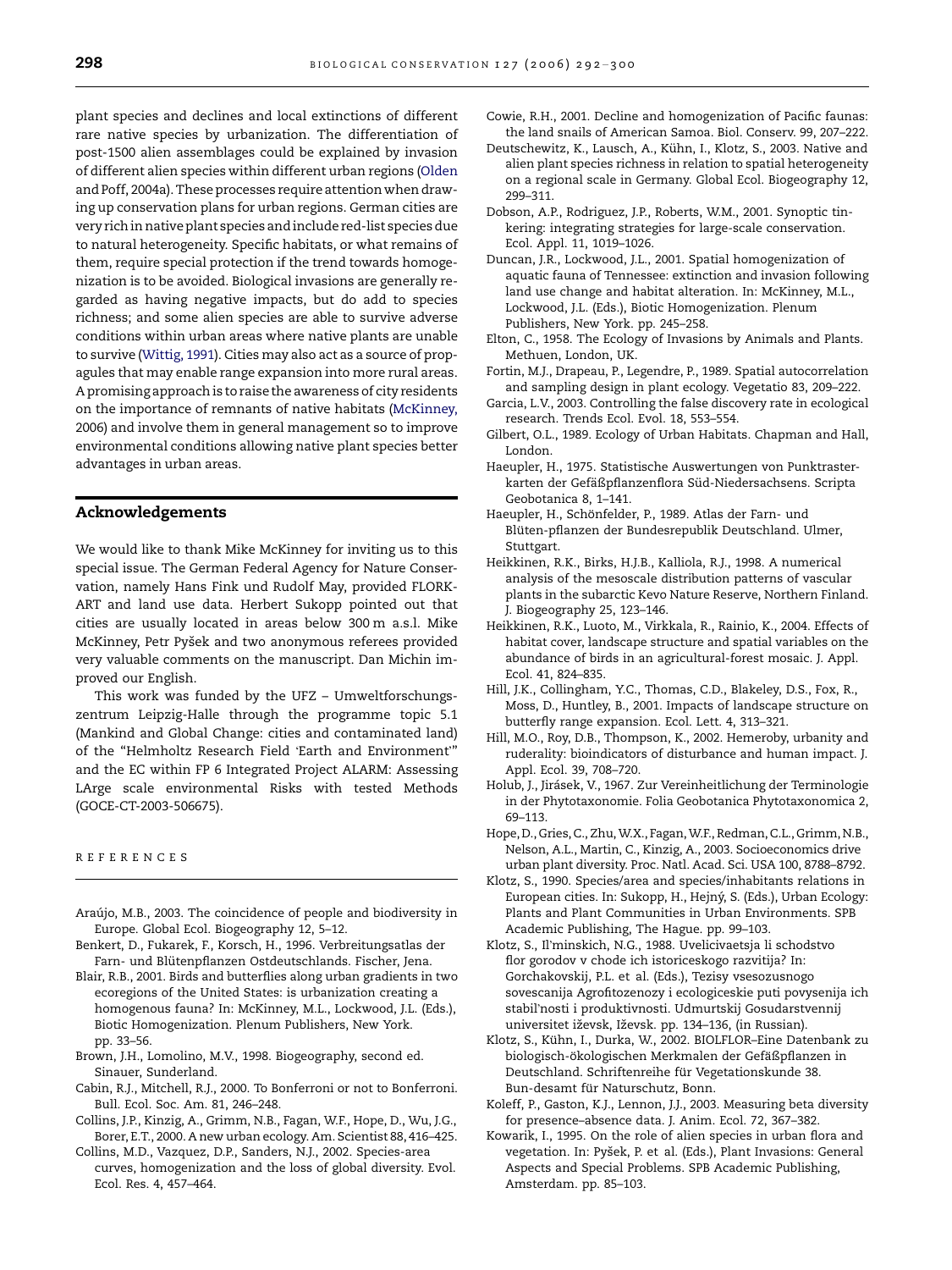<span id="page-7-0"></span>Kühn, I., Brandenburg, M., Klotz, S., 2004a. Why do alien plant species that reproduce in natural habitats occur more frequently? Diversity Distributions 10, 417–425.

Kühn, I., Brandl, R., Klotz, S., 2004b. The flora of German cities is naturally species rich. Evol. Ecol. Res. 6, 749–764.

Kühn, I., Durka, W., Klotz, S., 2004c. BiolFlor - a new plant-trait database as a tool for plant invasion ecology. Diversity Distributions 10, 363–365.

Kühn, I., Klotz, S., 2002. Floristischer Status und gebietsfremde Arten. BIOLFLOR–Eine Datenbank zu biologischökologi- schen Merkmalen der Gefäßpflanzen in Deutschland. In: Klotz, S., Kühn, I., Durka, W. (Eds.), Schriftenreihe für Vegetationskunde 38. Bundesamt für Naturschutz, Bonn, pp. 47–56.

Kühn, I., May, R., Brandl, R., Klotz, S., 2003. Plant distribution patterns in Germany – will aliens match natives? Feddes Repertorium 114, 559–573.

Landsberg, H., 1981. The urban climateInternational Geophysics Series 28. Academic Press, New York.

Legendre, P., Legendre, L., 1998. Numerical Ecology. Developments in Environmental Modelling, 20. Elsevier, Amsterdam.

Lennon, J.J., Greenwood, J.J.D., Turner, J.R.G., 2000. Bird diversity and environmental gradients in Britain: a test of the speciesenergy hypothesis. J. Anim. Ecol. 69, 581–598.

Lennon, J.J., Koleff, P., Greenwood, J.J.D., Gaston, K.J., 2001. The geographical structure of British bird distributions: diversity, spatial turnover and scale. J. Anim. Ecol. 70, 966–979.

Lichstein, J.W., Simons, T.R., Shriner, S.A., Franzreb, K.E., 2002. Spatial autocorrelation and autoregressive models in ecology. Ecol. Monographs 72, 445–463.

Liu, J., Daily, G.C., Ehrlich, P.R., Luck, G.W., 2003. Effects of household dynamics on resource consumption and biodiversity. Nature 421, 530–533.

McKinney, M.L., 1998. On predicting biotic homogenization: species-area patterns in marine biota. Global Ecol. Biogeography 7, 297–301.

McKinney, M.L., 2002a. Do human activities raise species richness? Contrasting patterns in United States plants and fishes. Global Ecol. Biogeography 11, 343–348.

McKinney, M.L., 2002b. Urbanization, biodiversity, and conservation. Bioscience 52, 883–890.

McKinney, M.L., 2004a. Do exotics homogenize or differentiate communities. Roles of sampling and exotic species richness. Biol. Invasions 6, 495–504.

McKinney, M.L., 2004b. Measuring floristic homogenization by non-native plants in North America. Global Ecol. Biogeography 13, 47–53.

McKinney, M.L., 2006. Urbanization as a major cause of biotic homogenization. Biological Conservation this issue.

McKinney, M.L., Lockwood, J.L., 1999. Biotic homogenization: a few winners replacing many losers in the next mass extinction. Trends Ecol. Evol. 14, 450–453.

McKinney, M.L., Lockwood, J.L., 2001. Biotic homogenization: a sequential and selective process. In: McKinney, M.L., Lockwood, J.L. (Eds.), Biotic Homogenization. Plenum Publishers, New York. pp. 1–17.

Moran, M.D., 2003. Arguments for rejecting the sequential Bonferroni in ecological studies. Oikos 100, 403–405.

Oke, T.R., 1982. The energetic basis of the urban heat island. Quarterly J. Royal Meteorol. Soc. 108, 1–24.

Olden, J.D., Poff, N.L., 2003. Toward a mechanistic understanding and prediction of biotic homogenization. Am. Naturalist 162, 442–460.

Olden, J.D., Poff, N.L., 2004a. Ecological processes driving biotic homogenization: testing a mechanistic model using fish faunas. Ecology 85, 1867–1875.

Olden, J.D., Poff, N.L., 2004b. Clarifying biotic homogenization. Trends Ecol. Evol. 19, 282–283.

- Olden, J.D., Poff, N.L., Douglas, M.R., Douglas, M.E., Fausch, K.D., 2004. Ecological and evolutionary consequences of biotic homogenization. Trends Ecol. Evol. 19, 18–24.
- Pickett, S.T.A., Cadenasso, M.L., Grove, J.M., Nilon, C.H., Pouyat, R.V., Zipperer, W.C., Costanza, R., 2001. Urban ecological systems: linking terrestrial ecological, physical, and socioeconomic components of metropolitan areas. Ann. Rev. Ecol. Syst. 32, 127–157.
- Preston, C.D., Pearman, D.A., Dines, T.D., 2002. New Atlas of the British Isles. Oxford University Press, Oxford.
- Pyšek, P., 1993. Factors affecting the diversity of flora and vegetation in central European settlements. Vegetatio 106, 89– 100.

Pyšek, P., 1998. Alien and native species in Central European urban floras: a quantitative comparison. J. Biogeography 25, 155–163.

Pyšek, P., Jarosik, V., Kucera, T., 2003. Inclusion of native and alien species in temperate nature reserves: an historical study from Central Europe. Conserv. Biol. 17, 1414–1424.

Pyšek, P., Richardson, D.M., Rejmánek, M., Webster, G.L., Williamson, M., Kirschner, J., 2004. Alien plants in checklists and floras: towards better communication between taxonomists and ecologists. Taxon 53, 131–143.

Pyšek, P., Sádlo, J., Mandák, B., 2002. Catalogue of alien plants of the Czech Republik. Preslia 74, 97–186.

R Development Core Team, 2004. R: a language and environment for statistical computing. R Foundation for Statistical Computing, Vienna, Austria.

- Rahel, F.J., 2000. Homogenization of fish faunas across the United States. Science 288, 854–856.
- Rahel, F.J., 2002. Homogenization of freshwater faunas. Ann. Rev. Ecol. Syst. 33, 291–315.
- Rejma´nek, M., 2000. A must for biogeographers. Diversity Distributions 6, 208–211.
- Rice, W.R., 1989. Analyzing tables of statistical tests. Evolution 43, 223–225.

Richardson, D.M., Pyšek, P., Rejmánek, M., Barbour, M.G., Panetta, F.D., West, C.J., 2000. Naturalization and invasion of alien plants: concepts and definitions. Diversity Distributions 6, 93– 107.

- Roy, D.B., Hill, M.O., Rothery, P., 1999. Effects of urban land cover on the local species pool in Britain. Ecography 22, 507–515.
- Sax, D.F., Gaines, S.D., 2003. Species diversity: from global decreases to local increases. Trends Ecol. Evol. 18, 561–566.

Sax, D.F., Gaines, S.D., Brown, J.H., 2002. Species invasions exceed extinctions on islands worldwide: a comparative study of plants and birds. Am. Naturalist 160, 766–783.

- Scheiner, S.M., Cox, S.B., Willig, M., Mittelbach, G.G., Osenberg, C., Kaspari, M., 2000. Species richness, species-area curves and Simpson's paradox. Evol. Ecol. Res. 2, 791-802.
- Schroeder, F.-G., 1969. Zur Klassifizierung der Anthropochoren. Vegetatio 16, 225–238.
- Statistisches Bundesamt, 1997. Daten zur Bodenbedeckung für die Bundesrepublik Deutschland 1:100.000. Statistisches Bundesamt, Wiesbaden.

Sukopp, H., Starfinger, U., 1999. Disturbance in human ecosystems. In: Walker, L.R. (Ed.), Ecosystems of Disturbed Ground. Elsevier, Amsterdam. pp. 397–412.

Sukopp, H., Werner, P., 1983. Urban environments and vegetation. In: Holzner, W., Werger, M.J.A., Ikusima, I. (Eds.), Man's Impact on Vegetation. Junk Publishers, The Hague. pp. 247–260.

Sykora, K.V., 1990. History of the impact of man on the distribution of plant species. In: di Castri, F., Hansen, A.J., Debussche, G. (Eds.), Biological Invasions in Europe and the Mediterranean Basin. Kluwer Academic Publishers, Dordrecht. pp. 37–50.

Thompson, K., Jones, A., 1999. Human population density and prediction of local plant extinction in Britain. Conservation Biol. 13, 185–189.